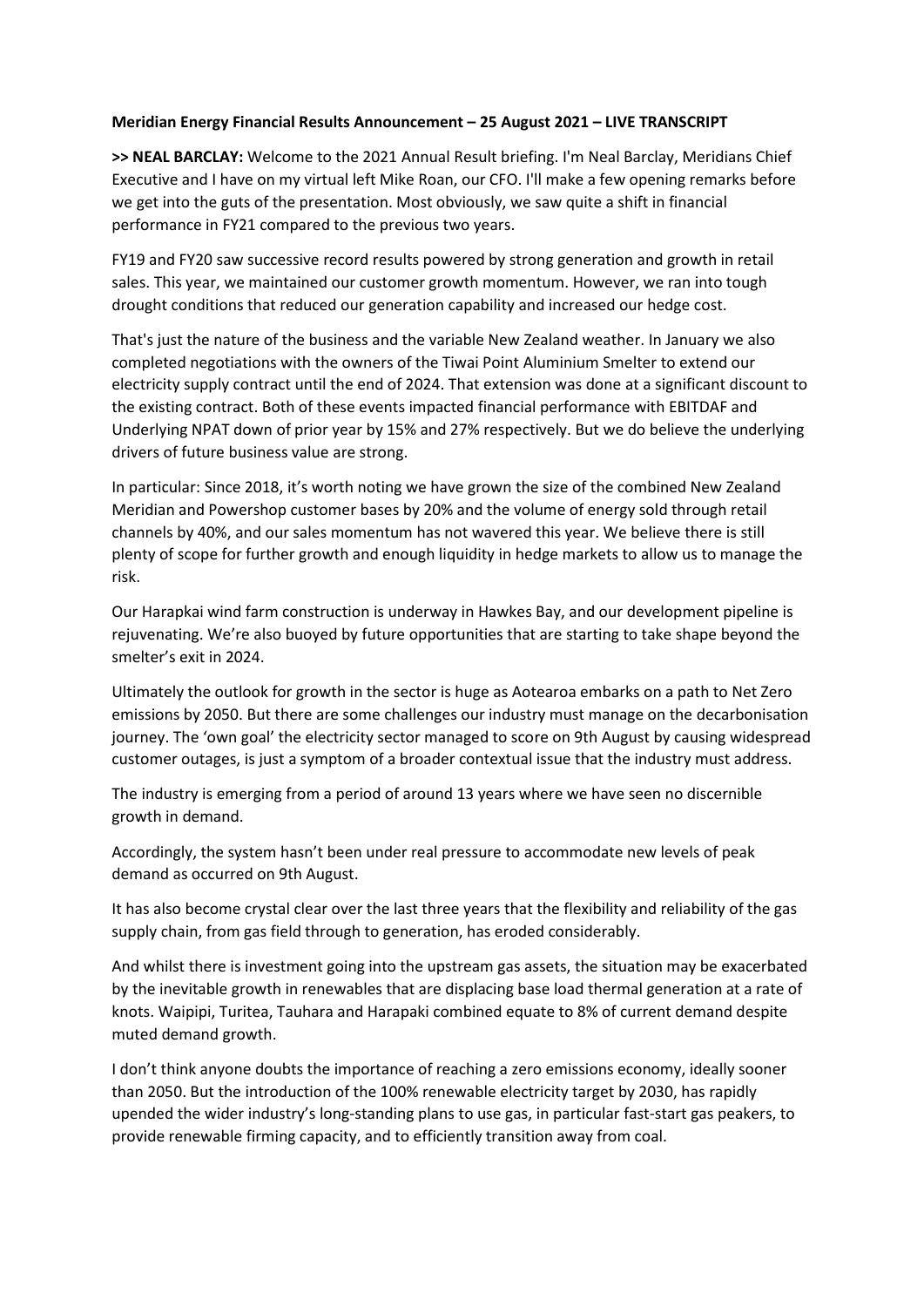Now I doubt there will be one silver bullet solution to enable a seamless transition and some of the renewable firming initiatives being mooted presently are still well over a decade away. So, we do need Government policy that is more sympathetic to and accepting of some gas generation. Also, what happens to the load currently contracted by NZAS through to 2024 is a relevant consideration to any package of options to enable a seamless transition, as are efforts to enable large scale demand response from existing and new industrial energy users.

I think the future is bright, but we do need to be smart in tackling the transition to a renewable grid to ensure the continued affordability and reliability of electricity to New Zealand consumers. I'll talk more in this presentation about some of the actions Meridian is taking to invest in the decarbonisation challenge.

The New Zealand customer growth momentum was mirrored in our Australian Powershop business and we are super proud of these results. Succeeding in Retail is down to the proverbial 'battle of inches' and there is no single ingredient that I will point out in our secret sauce. It is really about getting every aspect of the customer offer and service experience just right. And to do that you need great people and a culture that cares. The really good news is we know where we are now, and we know we have plenty of potential to improve.

While lower cash earnings reflected the impacts of the drought and NZAS renegotiations, the Board was comfortable maintaining the ordinary dividend at the FY20 level, albeit at a higher pay-out ratio.

To help accelerate decarbonisation, we kicked off our Process Heat Electrification Programme in February. And it is super encouraging to see the growing commitment from businesses wanting to decarbonise their industrial processes. We already have 171GWh of annual load under MoU and we are close to having a further 100GWh signed up. Meridian can bring to the table sharp long-term pricing but an emerging barrier to getting more of these projects up, particularly as it relates to the financials, is the cost of transmission and distribution upgrades.

Businesses are clearly trying hard to decarbonise and this infrastructure is critical to support a timely transition to cleaner process heat for New Zealand. Accordingly, many conversion opportunities are dependent on the timing of funding awarded from the Government's \$69m decarbonisation fund. Process heat electrification opportunities typically deliver a low cents per tonne of carbon abated equation, and if appropriately supported, will deliver a great outcome for customers and our country.

As an example, the coal boiler replacement at WoolWorks in Timaru will reduce emissions by 11,000 tonnes a year. This is the equivalent of taking around 3,000 cars and their emissions off the road.

With very small operational emissions, the bulk of Meridian's footprint is in our supply chain and its pleasing to see our partners making improvements in the quality of the measurement, reporting and the quantity of their emissions.

We continue to make positive progress in our gender equity measures but as you can see from the chart, we clearly have more work to do.

Last year's Covid lock down coincided with our staff engagement survey so we saw a natural lift at that time. I guess our people were thankful to have our support and the job security we promised. This year's survey results have returned to pre COVID levels, we did expect that and these results are still sector leading.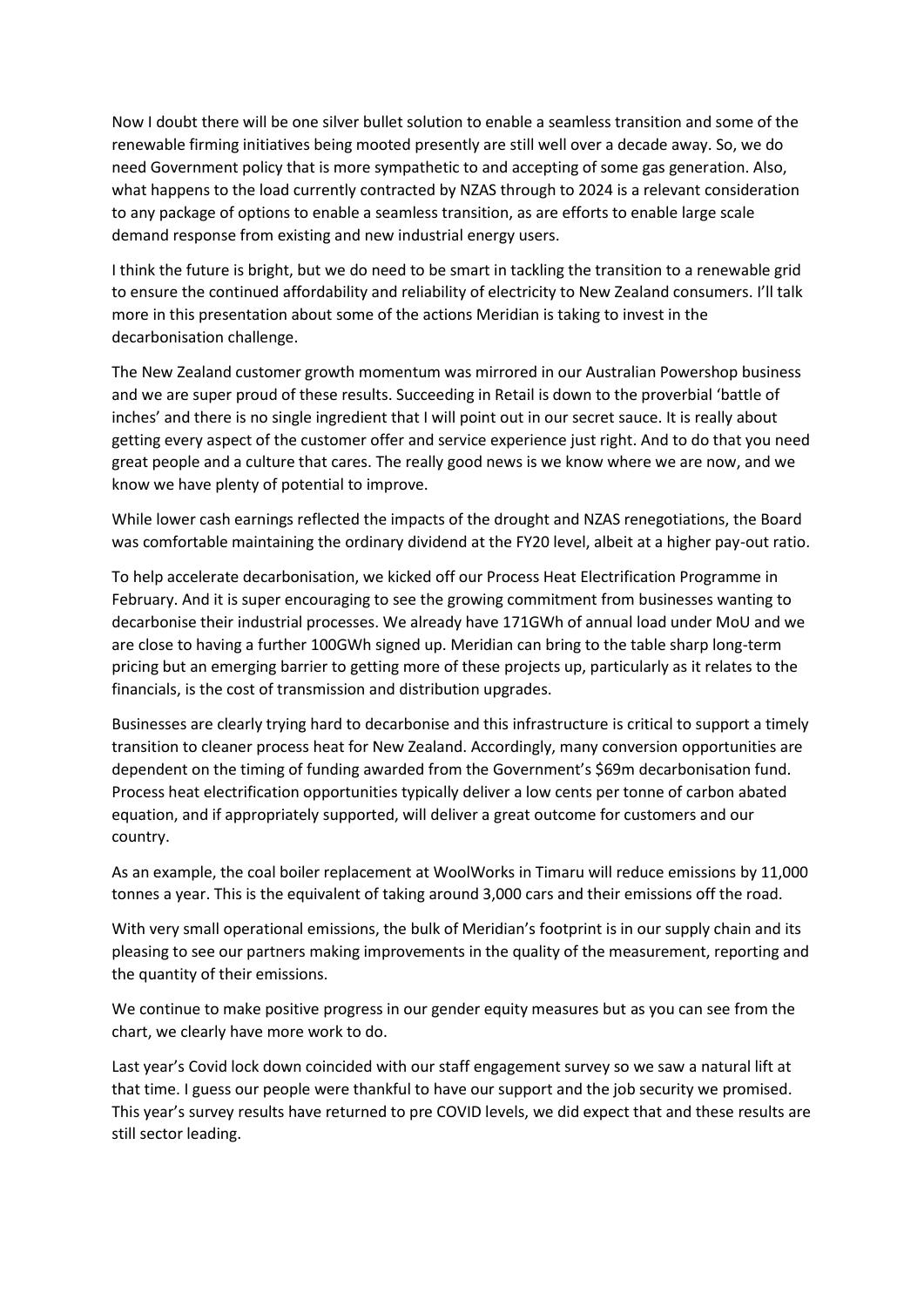I'd like to call out the great work our people continue to do in this Covid affected world. They have been positive and flexible, and as a business we haven't missed a beat. I'd particularly like to acknowledge our teams based in Victoria; they've endured more than a year of COVID related restrictions, and their commitment and resilience is amazing.

I've talked before about my concerns around our annual rate of injuries. While none of the 18 LTI's resulted in serious harm this year, our people do operate in challenging work environments and we have a lot more work to do to ensure they can continue to do that safely. Safety leadership and safety culture are the focus of a new programme of work being led by Tania Palmer (our Chief People Officer).

We showed investors our refreshed strategy at our May Investor Day. We also indicated the start of an ownership review of Meridian Energy Australia. Mike will update you on that process later. We have evolved some targets since May. For example, Mercury's acquisition of Trustpower's mass market book gives us the opportunity to focus on a more appropriate medium-term target for our retail business around fixed price growth.

And as we deepen our development pipeline to accelerate decarbonisation of this country, we're now aiming to have 3 options ready to build by the end of 2024. I've talked previously about the roadblocks the industry faces getting potential sites through consenting, so this will be a real challenge and does require support though the Government's RMA reform process.

We'll touch on progress against most of the targets through the course of this presentation.

Work with stakeholders has helped us distil our sustainability focus down to the 10 material topics presented here. Those topics inform our activities and I'll call out a few successes over the last year.

It's easy to forget Meridian is already net zero carbon and we are now planting forests to create our own carbon offsets.

By the end of 2021 we will have doubled the number of trees currently in the ground, but we do need to seriously pick up the pace. Pleasingly, we recently acquired two additional parcels of land to accelerate our planting programme.

Meridian's own EV charging network was launched earlier this year. We are deploying mostly AC chargers that integrate well into existing electricity networks. They are ideally suited to shopping malls, retail and business parks and community facilities. International experience shows AC charging offers an efficient complement to fast DC chargers.

We published our first modern slavery statement. The statement sets out our actions to assess and address modern slavery risks in our operations and supply chains. And we have now just presented our third TCFD report.

Where Meridian puts its social focus is well established. We have long term commitments to our generation communities, supporting local projects that are important to them. KidsCan, Kākāpō Recovery and Project River Recovery are amazing causes that I am personally honoured to be part of.

We specifically acknowledge iwi rights under the Treaty of Waitangi. It is important for us, as a large user of natural resources, to partner with iwi in finding ways to deliver improved environmental, commercial, and cultural outcomes. This isn't just corporate speak - we are working actively with many iwi groups to make a real difference.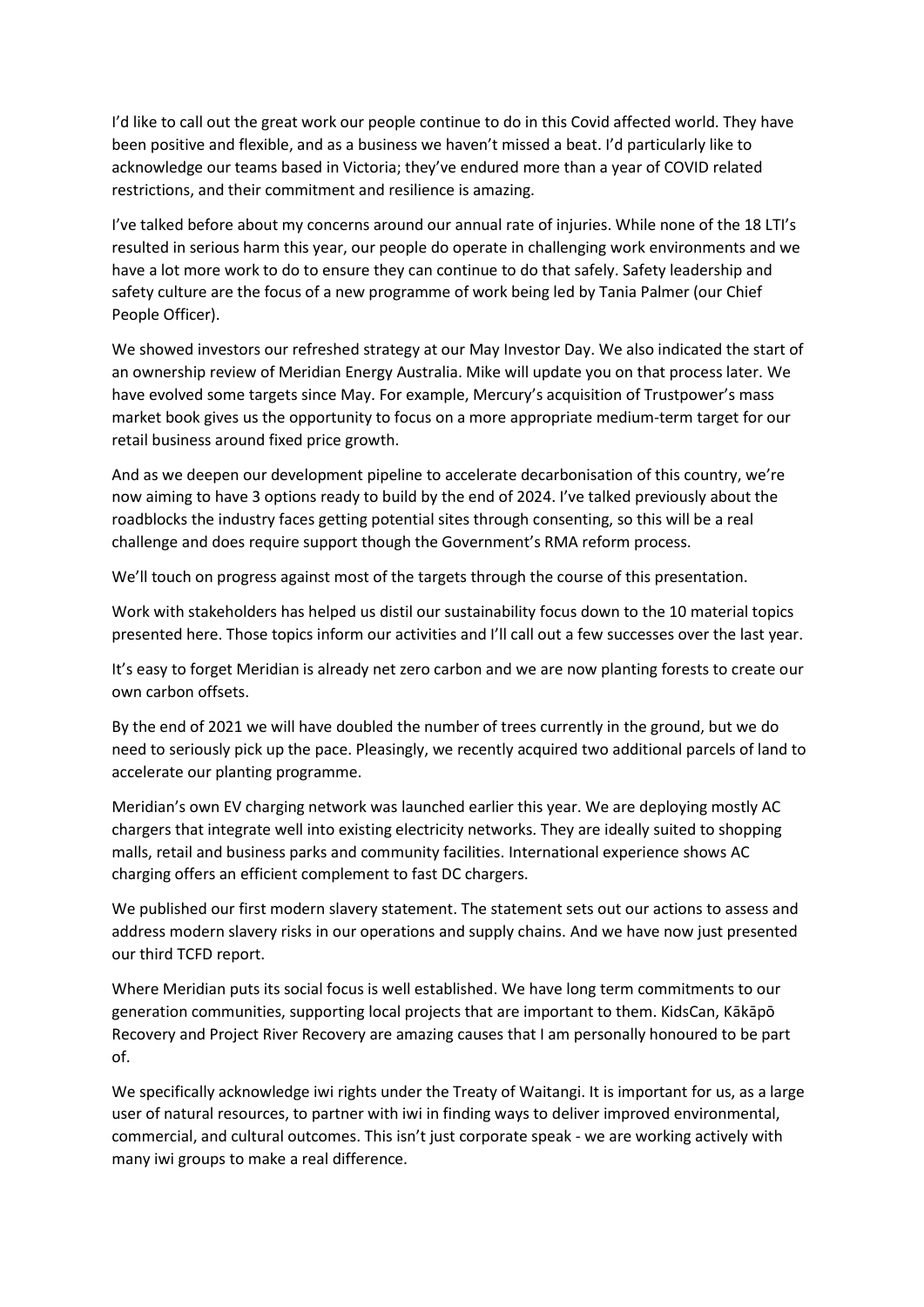We've been talking about the green shoots of demand growth for a few years now.

The impacts of Covid and Tiwai's 4th potline consumption skews things a bit from prior periods. But if we normalise for those, we see demand uplift in the last two years. And that is despite near record temperatures taking the top off winter demand.

Whilst the return to a Nationwide lockdown must have an economic impact, we have not seen anywhere near the same level of negative impact on demand that was evident last March. But it's early days.

As I mentioned earlier, the customer growth we have achieved in retail volume and customer numbers has been a standout in the last few years. And we have achieved this without big movements in headline prices.

The project to move Meridian's customers across to the Flux Platform is in its final stages and focus is now on the remaining complex Corporate and Industrial customers. I'd like to acknowledge the Meridian Retail and Flux Teams for doing an amazing job. They have reimagined and rebuilt our customer service operating model and migrated 95% of our customers to the new platform. The truly amazing bit is they have done that whilst losing no momentum in sales and creating close to zero disruption for our customers.

There is no doubt electricity pricing is an emotive topic full stop. And high wholesale prices have been exercising many in the market and in the media over recent times. But there is still plenty of evidence to show the sector overall is delivering great outcomes for New Zealanders across the Energy Trilemma.

The price graph here, which is MBIE published data, tells quite a story. Historically there has been a significant rebalancing of electricity prices across sectors – I think that is well understood. It also shows though, that in real terms, overall market prices have not really increased since the 1980s and during the last 10 years, other than the industrial sector, most customers have experienced real price decreases.

And lastly, the hedging strategies adopted by most retailers have meant the vast majority of customers have been insulated from these higher wholesale prices, that we've seen of late.

Also, the price for electricity in New Zealand compares favourably with other OECD countries and in particular, as of last year, large C&I customers, paid the seventh-lowest price in the OECD.

But that is of little comfort if you are a large business trying to recontract supply in this market and the high wholesale prices we are seeing are certainly cause for concern.

Meridian has not stepped away from any customer and have provided pricing solutions including terms of 5 and 10 years to help moderate the impact of current pricing on those customers.

We have clearly seen prices moderate as hydro storage has recovered; they still remain relatively high however. But that doesn't mean we are seeing inefficient price signals or a broken market.

I will touch on the drought shortly, but it's worth noting that both Meridian's Waitaki storage and the national hydro storage only just got above average for the first time this year in the 3rd week of July. Droughts cause high prices and we have seen that many times before.

Underlying the variable weather is the well documented degradation in gas deliverability that emerged in 2018. The outlook may be on the improve as investment programmes at major producing gas fields are underway or are better defined. But simply put - right now - the system has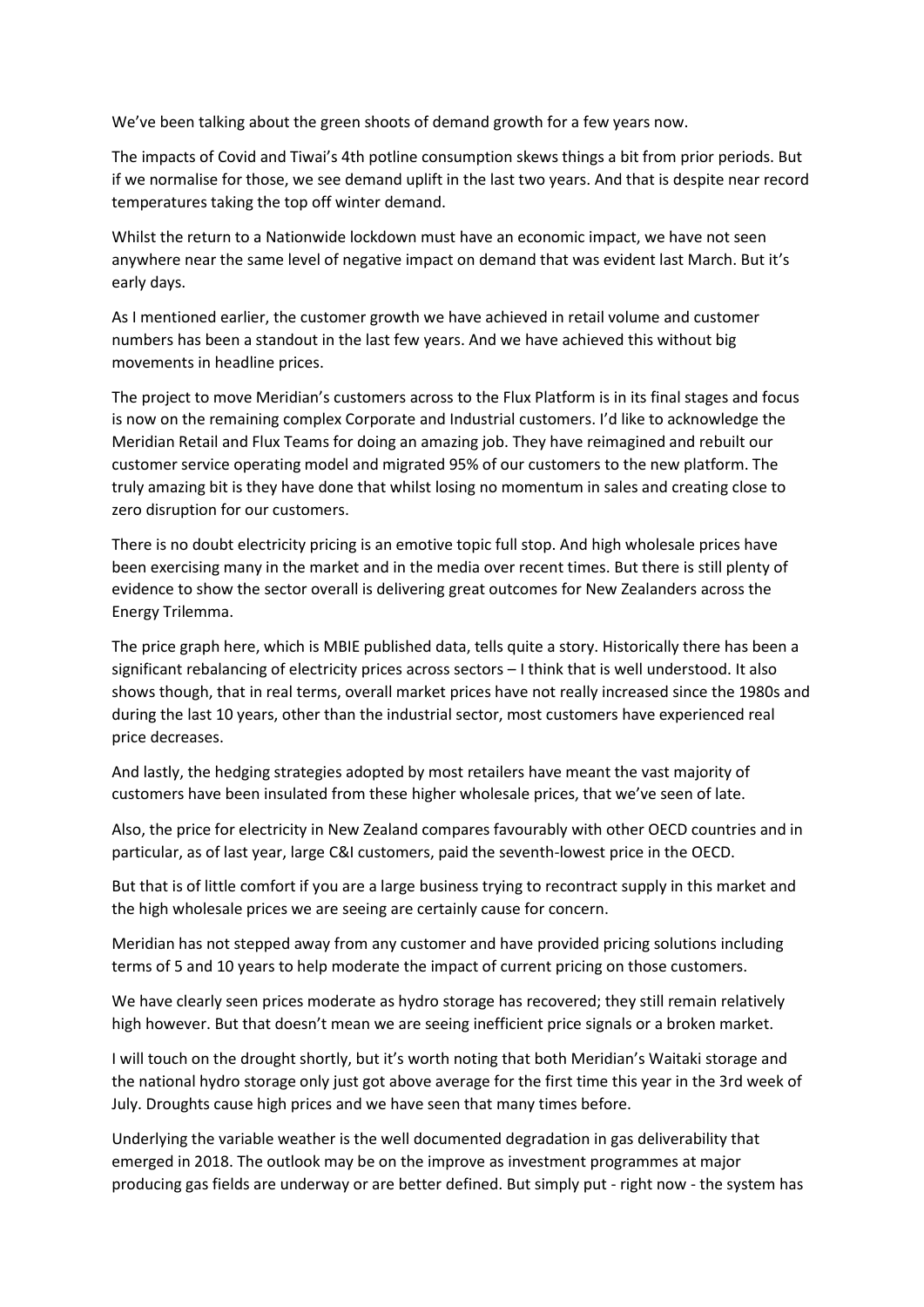less fuel storage and capacity available for it to meet demand than we have enjoyed over most of the last decade.

We're seeing the industry respond with several new renewable projects, that will deliver around 8% of electricity demand at a cost of \$2bn. These projects are in construction or nearing full commissioning right now and more new developments are also being signalled.

But these stabilising initiatives take time to turn up and given hydro water values reflect scarcity, we believe supply risk is still being priced into the spot and electricity futures markets.

My view is the long-term trend in prices is likely to be down as new renewables become cheaper to build. But we are also likely to continue to see considerable short and medium term price volatility (both up and down) as the percentage of renewable energy increases. The risk management strategies adopted by businesses will need to account for that volatility.

I mentioned earlier that there is sufficient liquidity in wholesale hedge markets to enable us to manage the portfolio risk of further retail growth.

This chart shows just how successful the reform of the electricity hedge market in 2009 have been. The volume of Exchange traded ASX Futures has trended up to be similar in size to the physical market and FY21 volumes far exceeded the physical energy traded. As you can see Meridian has put significant capital at risk and continues to do the heavy lifting in supporting the ASX growth.

ASX is only part of the story. There is also a strong Over the Counter market in New Zealand and a growing market for long term Power Purchasing Agreements as new developments are being kicked off.

So I think there's plenty of liquidity and opportunity for parties to manage risk and their exposure to wholesale prices should they chose to do so. But of course, there is also no point in waiting until your house catches fire before attempting to buy insurance.

The Electricity Authority has an extensive market improvement programme in play. Of late we've seen the implementation of many of the Electricity Price Review recommendations and we've had an overhaul of the trading conduct provisions that was needed.

The final decision on corrective actions for the December 2019 UTS has been published. As expected, the cost to Meridian was within the \$5m (before tax) amount we provided for in last year's accounts.

More recently the events on the evening of 9th August created a very poor outcome for affected customers. I can assure you that the Industry's collective failure is felt most acutely by those of us who have a responsibility toward our customers. I'm certain all parties will want to ensure learnings are taken on board and we avoid a similar outcome occurring again.

As I mentioned at the start, the industry is moving quickly into a decarbonisation phase that will have bumps along the way. So there is a broader contextual conversation that also needs to take place.

2021 saw the landmark final advice from the Climate Change Commission to Government on its first three carbon budgets. The Government now has until the end of the year to set these budgets and release the country's first emissions reduction plan.

Already there is movement on Government policy. The Clean Car Discount has been launched. And Government have implemented further reforms of the Emissions Trading Scheme.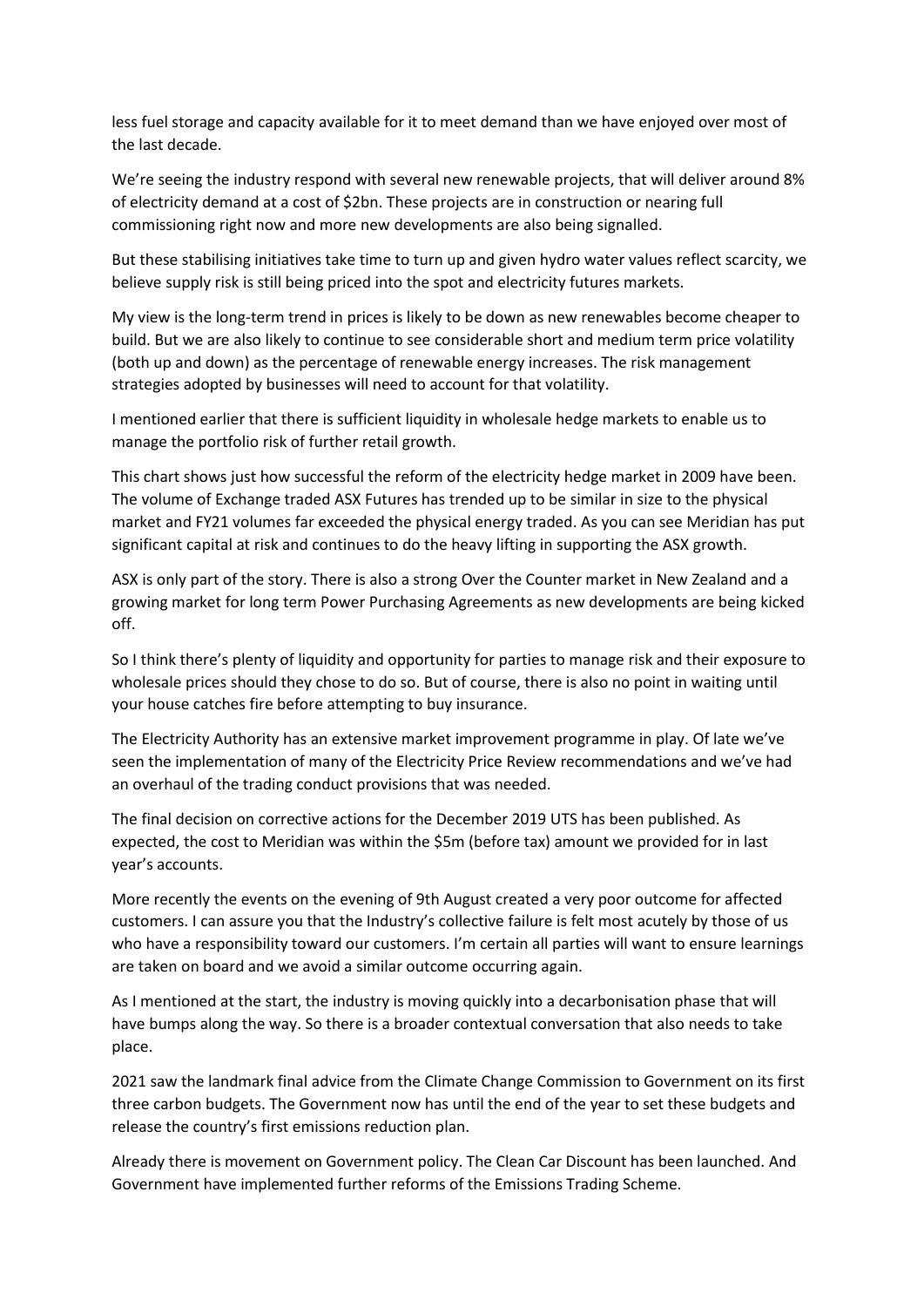From my point of view, this sets New Zealand on the path to its low carbon future and the electricity sector is the biggest enabler of this future.

Notably the Climate Change Commission have recommended consideration of a 95%-98% renewable electricity target, which would allow for a longer runway for gas to support system flexibility.

And this month, Transpower published its new Transmission Pricing Methodology. This offers an updated estimate of what Meridian could pay in transmission costs once reforms are implemented. However, we understand that The Electricity Authority has asked Transpower to rethink some aspects of their proposed methodology and further consultation will take place later this year.

The TPM saga continues.

Back in January we reached agreement with Rio to extend our contract with the Smelter to the end of 2024. And it is fair to say that since then, we have enjoyed plenty of constructive feedback about the extent to which we were taken to the cleaners. Looking at where LME prices have gone since, it certainly would appear Rio got the best of that deal. But at the same time, they have lost any option of a guaranteed electricity supply agreement beyond 2024.

I think most people understand the revised NZAS agreement is a cents in the dollar type arrangement, designed to buy time. Time for the Southland Region, the Electricity Sector and Meridian to transition away from a significant employer and user of energy, and to do that in an orderly fashion.

I guess this would be a far more interesting results briefing for all concerned, if we were contemplating the smelter turning off all their Pots next week as could have been the case.

The key thing is we are making the most of the time we have to mitigate the impact of the smelter closure. You'll be familiar with the plan as described on this page, and I'll just quickly go through the latest on some of the options.

The swaption replacement discussions continue with various parties. We think a portfolio of options is emerging and as part of that, the Smelter Demand Response, within the existing agreement with NZAS, will likely take on a greater degree of importance.

The Clutha to Upper Waitaki Lines Project continues to track well and Transpower do not envision any significant time delays.

We aim to secure a North Island battery site by the end of September. Whilst the battery concept grew out of a desire to create greater effective capacity on the HVDC, an asset like this would have also made a big difference during an event like 9th August. So, we've upped the priority on this project and are looking at ways to bring forward deployment to late 22 or early 23.

Earlier this month Hawaiki Submarine Cable Ltd (owned by the founders of Datagrid) was sold to a large Singaporean private company, BW Group Ltd. We view this as a positive development, both for getting the subsea cables required for Datagrid installed in Southland, and more broadly for Datagrid itself. We expect to see significant focus on the Datagrid opportunity over the coming months.

The Hydrogen Registration of Interest jointly prepared by Contact and Meridian was issued to the market on the 22nd July which coincided with the public release of the McKinsey report and the launch of the Southern Green Hydrogen website. Counterparties have until the 10th September to submit their responses. We'll evaluate the responses by early October, then enter into more detailed commercial and technical discussions with shortlisted counterparties.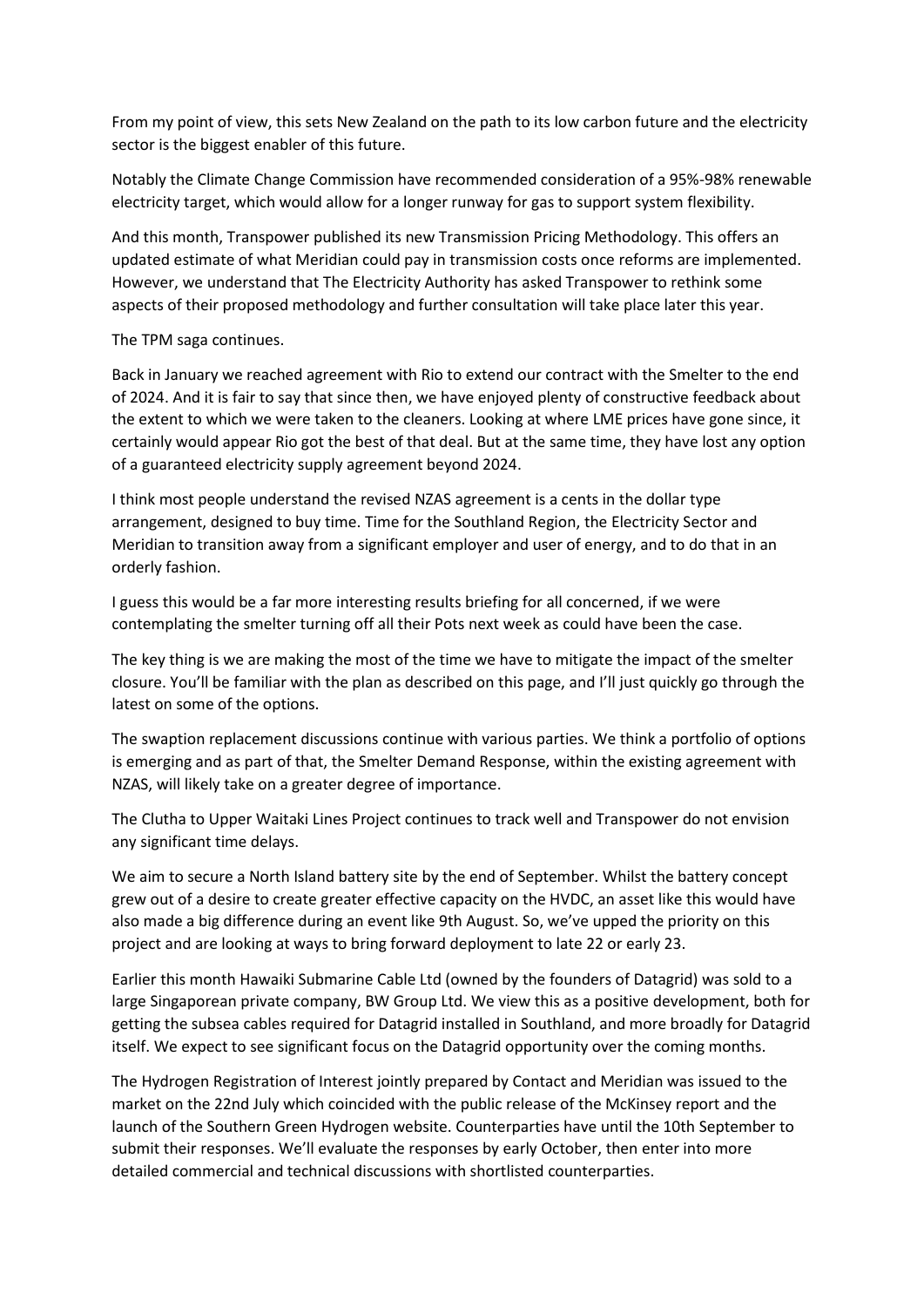In parallel we are progressing engineering prefeasibility work that will support future counterparty discussions. I think we're making really good progress, across a range of options.

I'll finish with some comments on the severity of this year's drought. Our analysis shows it was the third worst drought we have seen in the Waitaki catchment. The amount of water that didn't turn up in FY21 compared to FY20 was the equivalent of the entire Lake Pukaki operating range.

## Twice over.

Our catchments are generally fed by a small number of significant rainfall events each year and there was clearly a lack of those between November and June. That's part of what we deal with and I think we managed our portfolio well through that prolonged dry period. Mike will add more colour to that shortly.

The good news is inflows in the last two months have now alleviated our fuel squeeze and we've started the new financial year in reasonably good shape. I'll now hand to Mike who is Leading our MEA Ownership Review. And he'll also drill into the numbers with a little more detail. Over to you Mike.

**>> MIKE ROAN:** Thanks Neal, and thanks everyone for joining the call this morning.

I am going to talk very quickly to the review of our Australian business before cracking into the financials. As always, I will try to provide a little more insight than you might see on the slides directly so showing up is worth your time.

Right, we announced that we were considering an ownership review of the Australian business during our investor day back in May. We followed this up with an NZX announcement early June and following our Board endorsement.

We released a flyer during July and last week followed this up with an information memorandum to parties who have entered into a non-disclosure agreement with us which created a bit of media and speculation on both bidders and proceeds.

All I'd would say is don't count your chickens yet as it won't be until later this year, all going well, that we decide whether ongoing ownership offers the most value to shareholders or alternately a partial or full sale. And to get ahead of any questions, the reason we are looking closely at our business in Australia is twofold.

First, we noted that investors seem particularly interested in entities like Meridian Australia. And second, the increasingly fragmented and interventionist electricity policy at state and federal levels in Australia concerns us.

That said we do like Australia's long run prospects as it must also transition to renewables and the challenge there is larger than it is in New Zealand. So time will tell but retaining an organic proposition in Australia remains an option for us.

But back to FY21 financial results. It was an interesting and challenging year for us.

In terms of the year itself, I think my comments at Interims are a good place to start. If you recall, we had a decent first half with EBITDAF of \$422m which was down by about \$43m on FY20 but still represented the second best first half performance ever for Meridian.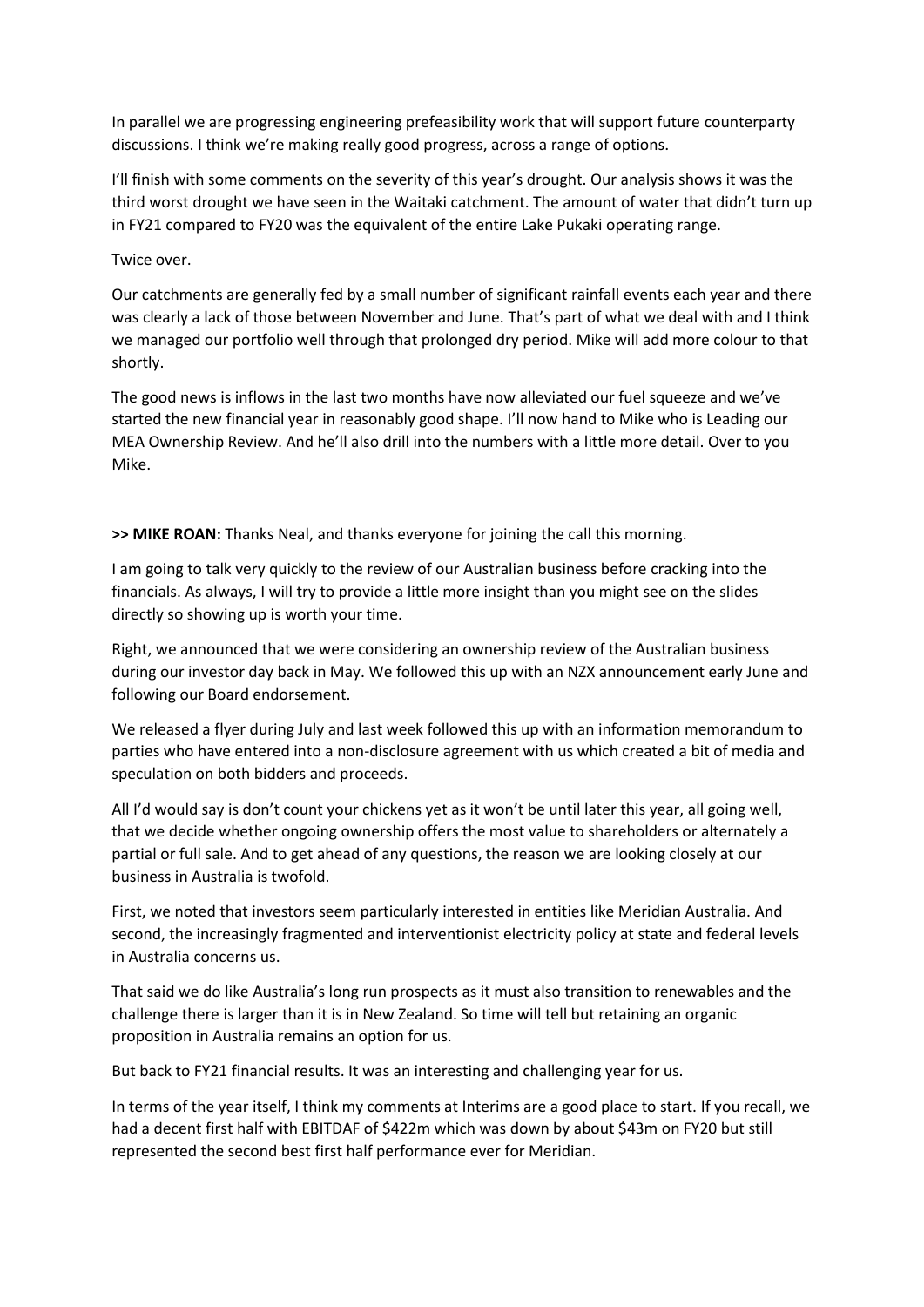However, my key point from February was that we had run into a dry patch by November and had started using hydro storage to deliver revenue while we waited for summer inflows to arrive.

I didn't know it at the time, but those inflows wouldn't arrive until mid-May and the lack of rain would put a material dent in both storage and our opportunities.

By late April, Lake Pukaki was approximately 700GWh or 53% below average for that time of year.

So that drought, alongside the renegotiated Tiwai agreement that kicked in on 14 January, meant that second half EBITDAF was well down the prior year, \$81m to be precise.

As a result, full year EBITDAF fell by 15% from \$853m last year to \$729m this year. At the same time underlying net profit after tax fell by 27% from \$316m last year to \$232m in FY21.

Now both EBITDAF and underlying NPAT are non-GAAP measures and if you look at our net profit after tax you could be fooled into thinking we had a bumper year. The reality is that the majority of the difference between underlying NPAT and NPAT itself was driven by unrealised gains on electricity and treasury instruments which do not translate into cash.

So don't be fooled.

And the best way to measure how the year went, at least from my perspective is by tracking operating cashflows. They fell by 29% from \$604m last year to \$431m in FY21.

Now don't get me wrong, our performance remained sound during the challenges we faced, we just didn't do as well as we did last financial year, so let's move on to dividend before diving into a bit of detail.

As Neal mentioned, there are no surprises in the dividend space either.

We are rolling the FY20 ordinary dividend through to FY21. That means that a final ordinary dividend of 11.20 cps will be paid on 15 October and in turn, the full year ordinary dividend will remain at 16.90 cps imputed to 86%.

One thing I do want to pick up here is that the Board has approved implementation of a Dividend reinvestment plan. We had signalled this a couple of times this year and as result, shareholders will have the option to participate in that plan.

Those that do will be able to buy shares in Meridian with their final ordinary dividend proceeds at a 2% discount to the market value of those shares. Documentation that describes how the dividend reinvestment plan works is being sent out as we speak.

Simply put, performance in New Zealand was sound in some areas and outstanding in others and there are a few things to reference on this slide.

First, Energy Margin was \$128m lower in FY21 than it was last year.

As mentioned above, there was good reason for this as while wholesale prices soared, we faced a pretty sizeable drought in the second half. And while some uninformed commentators think we do well in these circumstances, the more nuanced know that it tends to create challenges for us. And those challenges are pretty simple, without an adequate supply of fuel we could end up short to those wholesale prices.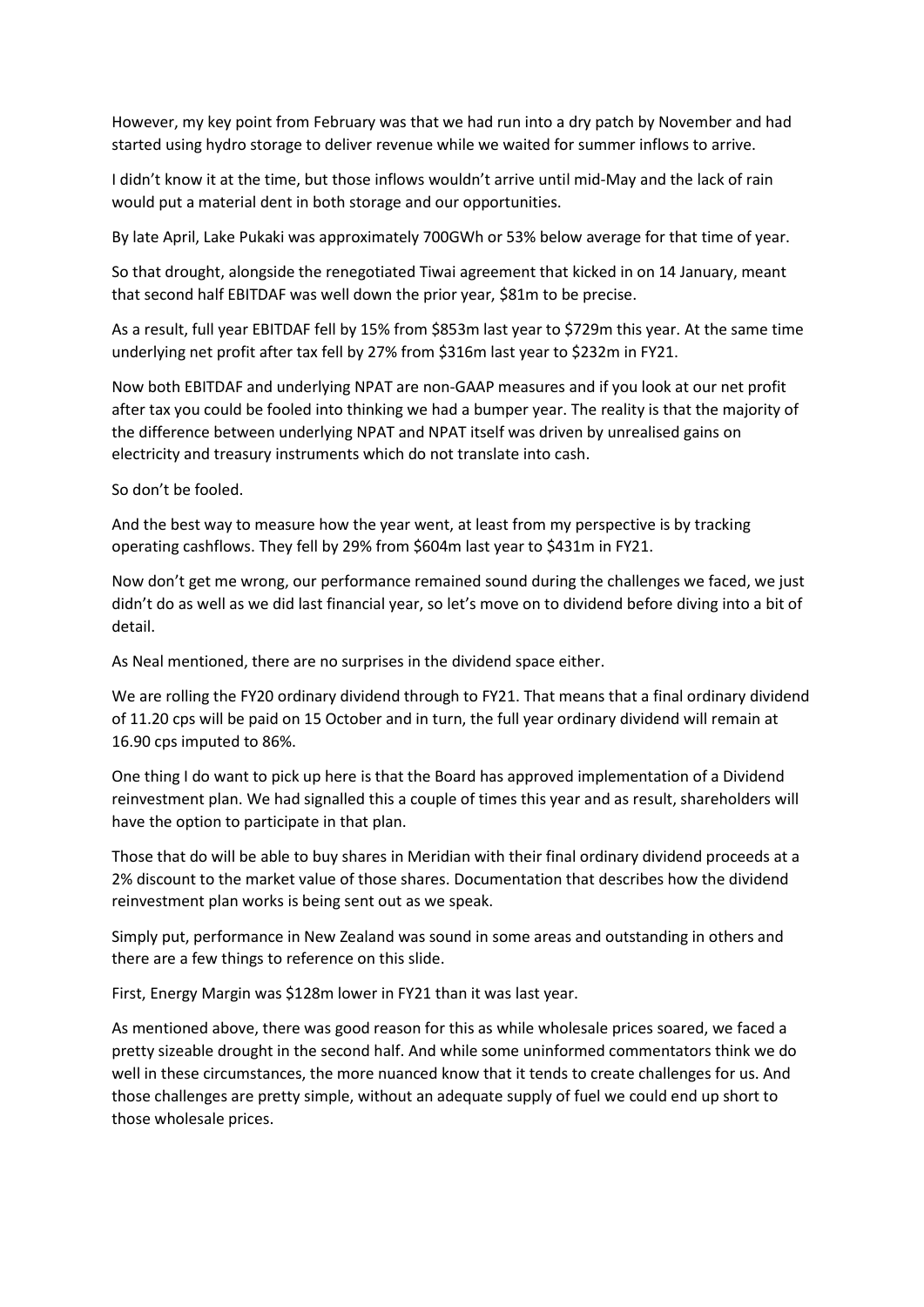Now, we're fortunate that our wholesale team puts a lot of thought and effort into managing our portfolio in these circumstances. As a result, we did not end up with spot price exposure but the hedges we bought, and the lack of fuel weighed on energy margin delivery.

For a drought as substantial as it was, the wholesale team did a superb job.

And as I have said before, we also have a pretty decent Retail team – in my view they are the best out there – and they did a stellar job lifting contracted revenue by \$149m as shown on the waterfall.

Now I know that some of you might be thinking that if we hadn't been focussed on developing customer relationships that we would have had stronger Energy Margin.

That is possibly true, but it is short-term thinking and what really matters is long term success. And if you pick up any business textbook, it will tell you that's only possible if you have strong relationships with those who use your product.

And whether you are an electricity business, a lust filled teenager or Amazon, relationships take time to develop. You might be wondering how teenagers fit into that category, well they don't.

My current lockdown experience cooped up with a couple of them suggests that they are too focussed on short term goals to think about longer term relationships.

Anyways, I'm off message and getting into dangerous territory particularly as one of them might bound down the stairs if they are listening to this.

What I am trying to say is that we have been really clear over the past few years that our focus has been centred around customers first and while that might cost us a little in the short run, we are confident that in the long run it will serve our investors well.

And I know that there are folk out there that will think that we are simply looking to extract more coin from them. But that is a cynical view.

The reality is that if someone values what you do, they will gladly pay you for your services and possibly stick with you through the tough times. And that is what we are trying to build. So far, the data shows that we are doing a reasonable job of it.

But since I mentioned cynicism, this also feels like the right place to focus a little on commentary on the wholesale market, particularly commentary that suggests it is broken.

My only request to you is that you ask yourself why folk might be saying that.

Yesterday provides a useful example, as yesterday a group of large New Zealand businesses attacked another, us, for making too much money……with the sole motivation of lifting their own profitability.

Go figure.

Now this was both surprising and disappointing but given the underlying motivation, you have to be sceptical of the claim…. particularly as the government looked into excess profit as part of its electricity price review in 2018 and found nothing and our own independent analysis, completed by PWC, aligns with the government's findings.

We have released those PWC conclusions, but I want to come back to my key point......consider the motivation for claims before deciding whether they are credible, as opposed to buying into the rhetoric directly. Where you see business attacking business, there will be an economic motivation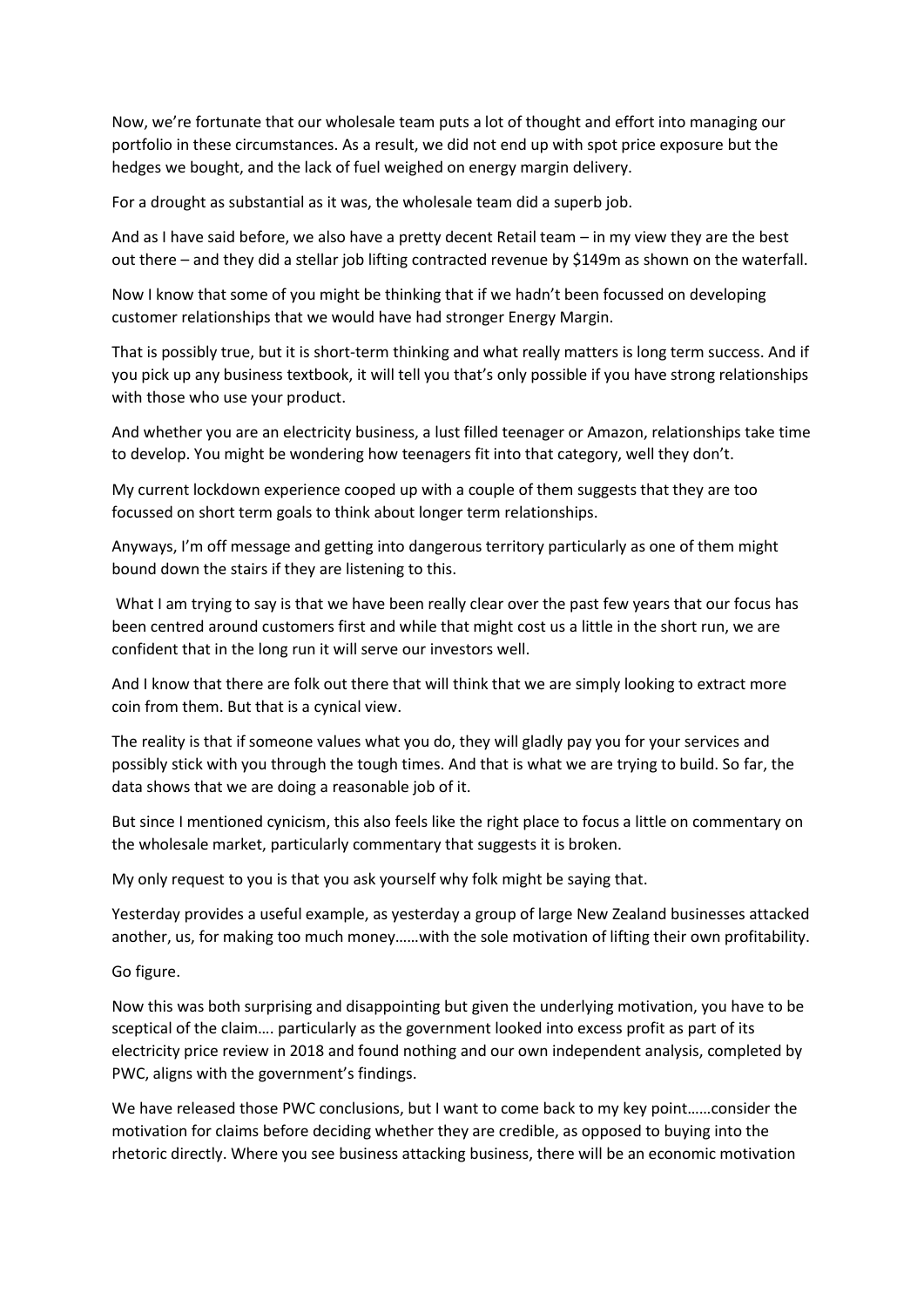And we know that some MEUG members were exposed to the high wholesale prices seen in 2021 and that they want those prices to fall.

We get that, but I would point out that in this case the electricity industry has responded ahead of them by committing to approximately \$2b worth of new generation development in response to those prices.

And those investing are not just incumbents; we are seeing new entrants step into the electricity market and invest as well.

This is the exact response you would expect from an effective market. This is a complex industry and silver bullet fixes do not exist. And while kicking off in the media might make you feel better, it tends to distract from managing the challenges we face.

The good news is that over the past 20 years that the market has been in effect, there has been substantial progress in terms of market design and levels of competition even if over that same period we have had a few moments that we wish we could have back. We are always striving to get it right but perfect does not exist unfortunately.

But the progress has been substantial enough for residential customers to see pricing, security of supply, sustainability, and product choice benefits.

That might seem like a strange thing to say following the events of 9 August, but as I said this is a complex industry and when things are complex, they don't go right all of the time.

The industry actually has a pretty decent track record – at least compared to the period before the market existed – and we need to give folk time to work through how such situations might be avoided in future.

In the meantime, the data that I see and Neal referenced, suggests that residential customer costs per unit are lower today in real terms than they were in 2013.

I should point out that Industrial customer per unit costs are rising but they are still approximately half of the cost that residential customers pay. That is pretty decent empirical evidence as it means that for residential consumers, electricity is a smaller part of peoples cost base than it was back in 2013 at least in inflationary terms.

And to top it off, the International Energy Agency last ranked NZ's electricity market as the 10th best in the OECD and New Zealand is the only non-European country in that top 10.

We also get the International Energy Agency's highest rating of AAA and a pretty solid sound bite in that "New Zealand….is a world leading example of a well-functioning electricity market, which continues to work effectively".

We know that the IEA will update its rankings in October so we will get to see if that view changes, but that is where my security of supply comment came from.

Anyways, the facts suggest that residential customers are benefitting from what has played out within the electricity sector and our team will continue to work out how we attract more of those customers to Meridian.

Right let's talk about Australia.

The key feature on this slide is the fall in generation spot revenue.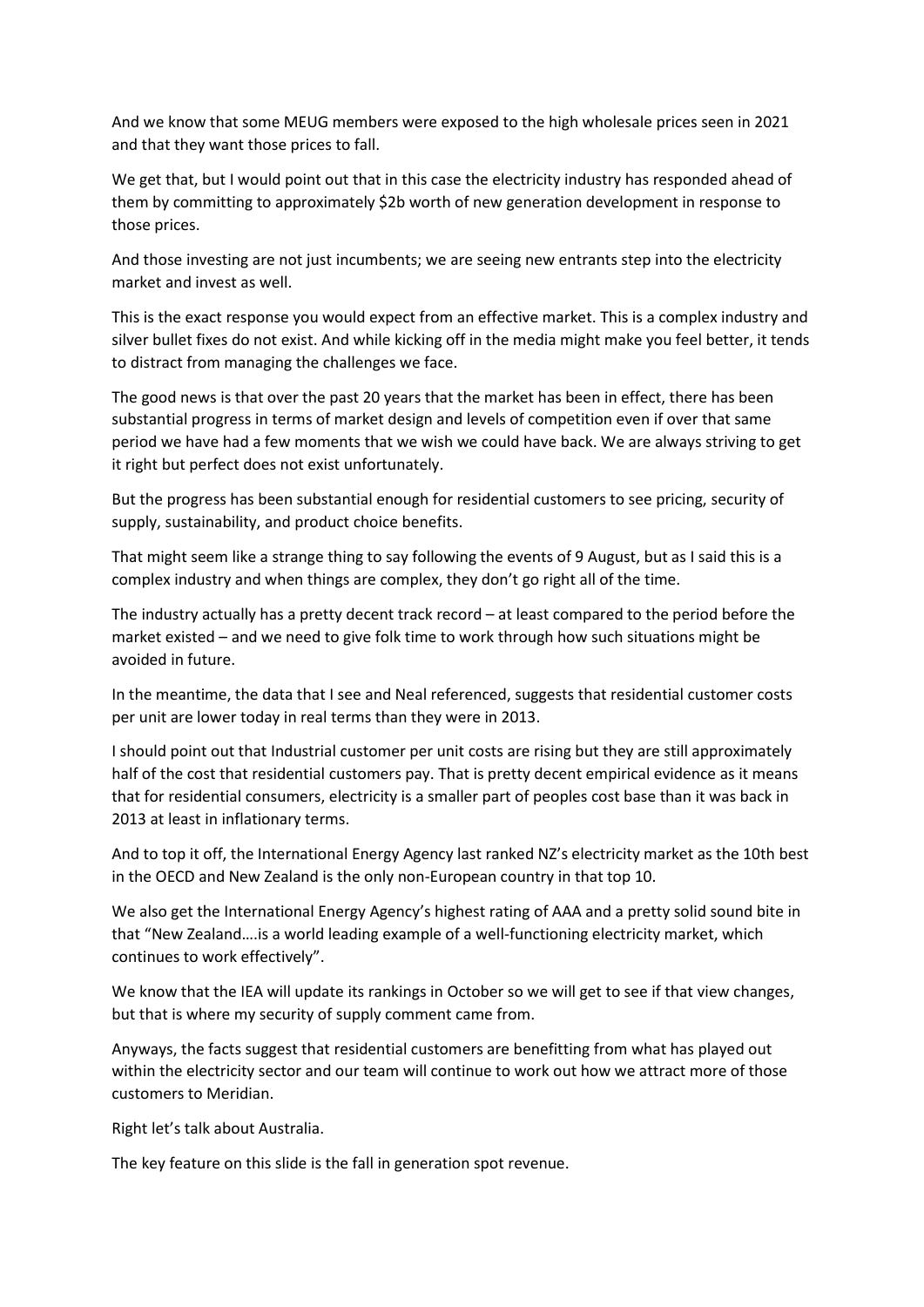As I have noted in the second and third bullets, generation volumes were sound but wholesale prices fell materially, and this drove the \$39m reduction in Energy Margin.

In turn, this flowed through to EBITDAF which fell from \$66m in FY20 to \$38m in FY21.

The good news is that wholesale prices lifted towards the end of the financial year and if you have seen our operating stats for July, financial performance has improved materially.

That said the customer story in Australia is similar to how I presented it at Interims – since lockdown the growth in customer numbers has slowed even though customer revenue has grown on the back of a 20% lift in household consumption due to lockdowns in the lucky country.

So, growth in customer numbers slowed but the team in Australia remain committed and they once again lifted the Roy Morgan Electricity provider of the Year and Canstars most trusted energy provider award so the opportunity for growth remains.

Now I always like to say something about large generation certificates or LGCs, largely as we do not have or need such certificates in NZ.

But the team in Australia both create and then sell LGC's from our renewable generation assets. Unlike previous years, where hedging of LGCs added value to the business, this year mark to market losses from them were \$3.3m and hence derivative sales and purchases were well off FY20 levels.

And I will finish with my other favourite when talking about Australia, hydro storage.

Good news.

Storage at both Burrinjuck and Keepit hydro power stations is full and at Hume, storage is higher than at any time Meridian has owned that asset – I suggest you look at the Hume graph on the Goulburn-Murray website so you can see what I mean. So, it looks like we will get decent generation volumes from those facilities this year.

This is a new slide, but we added it as we think it provides some useful insight.

First it sets out that we, like all retailers, pay the spot price for electricity consumed by our customers.

It doesn't matter whether a company is vertically integrated or not, the New Zealand Electricity Market ensures a level playing field for retailers.

This slide also builds on the New Zealand Energy Margin slide that showed that the cost to supply customers has grown massively, and here we show that, at \$184/MWh, the price paid to support our customer base in FY21 was about \$89/MWh higher than in FY20.

And finally, it highlights the internal transfer price that our Retail team buys electricity from our wholesale team at.

As stated on this slide, it was \$81/MWh in FY20 and it lifted to \$88/MWh in FY21.

What isn't as clear from this slide is how we calculate that price. But that isn't complex either. I'll summarise it here.

We simply assume that a Retail business would hedge its risk progressively over a 3-year period and the FY20 and FY21 ITPs reflect that – the average of the previous 3 years ASX prices for the relevant financial year, shaped on a volume weighted basis based on our consumption profile.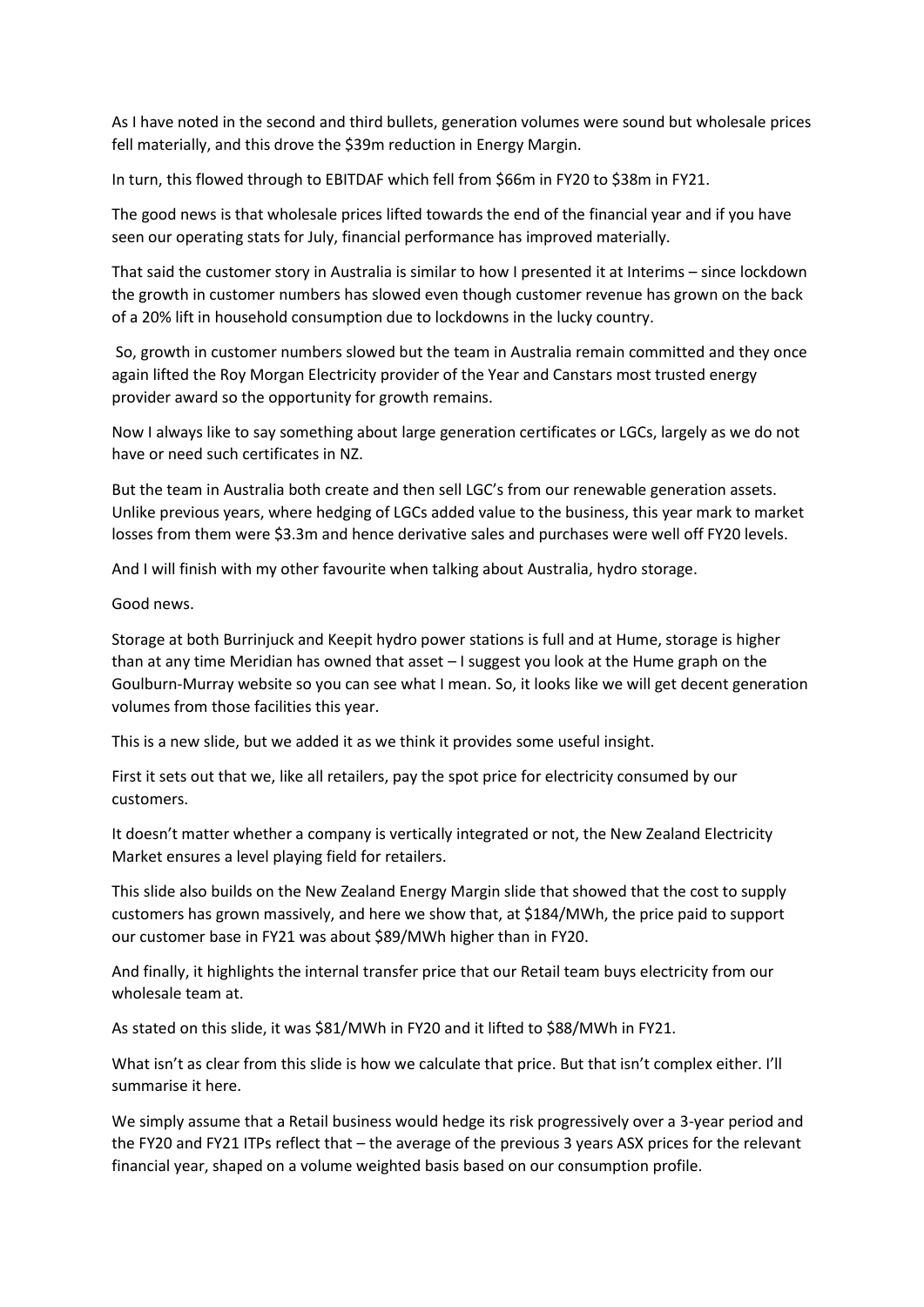Of course, there are more important issues than internal transfer price, but we thought it was useful to capture this information.

So, on to operating costs.

There is always a bit more in this one than I think is necessary so long story short, we showed discipline again in FY21 in relation to costs.

At this time last year, I stated that we expected to spend between \$261m and \$266m. And we spent \$265m.

And while that is a lift of \$6m on last year, by the time you strip out the accounting adjustment for Software as a Service (SaaS) and the holidays act provision then underlying operating costs lifted by \$3m during FY21 and that increase was directed towards our development activities where we continue to ramp up effort to ensure we have sites available to meet expected decarbonisation growth.

For those not versed in the SaaS adjustment referenced here, in April IFRIC – the International Financial Reporting Interpretations Committee - revised its policy in relation to costs incurred implementing SaaS arrangements.

Long story short, and following that policy revision, all costs related to SaaS should flow through the P&L as operating costs as opposed to recognising those costs as intangible assets on the balance sheet and amortising them over time.

Given this decision, we have presented a small restatement for FY20 and in FY21 SaaS costs amounted to \$2m as you'll see on this graph. For those that would like more detail, see page 122 of our annual report.

Second to last comment. While it isn't captured as a cost item here, we have retained an elevated provision for doubtful debts from in FY21. At \$9m, it is lower than the \$15.7m provision held in FY20 but it is approximately \$4m higher than levels held before COVID showed up. How it moves in time, will depend on how the economy navigates this virus.

With that in mind and during the first week of lockdown, electricity consumption looks like it is down by 7% which isn't substantial compared to lockdowns in 2020 where consumption fell by between 16 and 19%. That could change of course, so we will see how things progress.

And finally, we estimate that operating costs will fall in the \$275m to \$280m range this financial year, largely driven by \$6m of SaaS costs flowing through the P&L with the remainder driven by ongoing focus on development and lifts in insurance and employee costs.

I talked about NPAT and Underlying NPAT at the start, so I won't dive into it too much here.

As the two graphs show, our preferred measure of performance, underlying NPAT fell by 27% from FY20. I am sure that this makes sense to most of you given explanations provided earlier in this presentation. And it shows that year on year our cash performance was impacted by the drought.

And while NPAT lifted by 145% the key difference between the two measures is fair value movements in both electricity and interest rate derivatives. These are non-cash items that can move materially year on year.

For example, in FY20, electricity derivatives reduced NPAT by \$113m but this year lifted it by \$169m so they can move around considerably.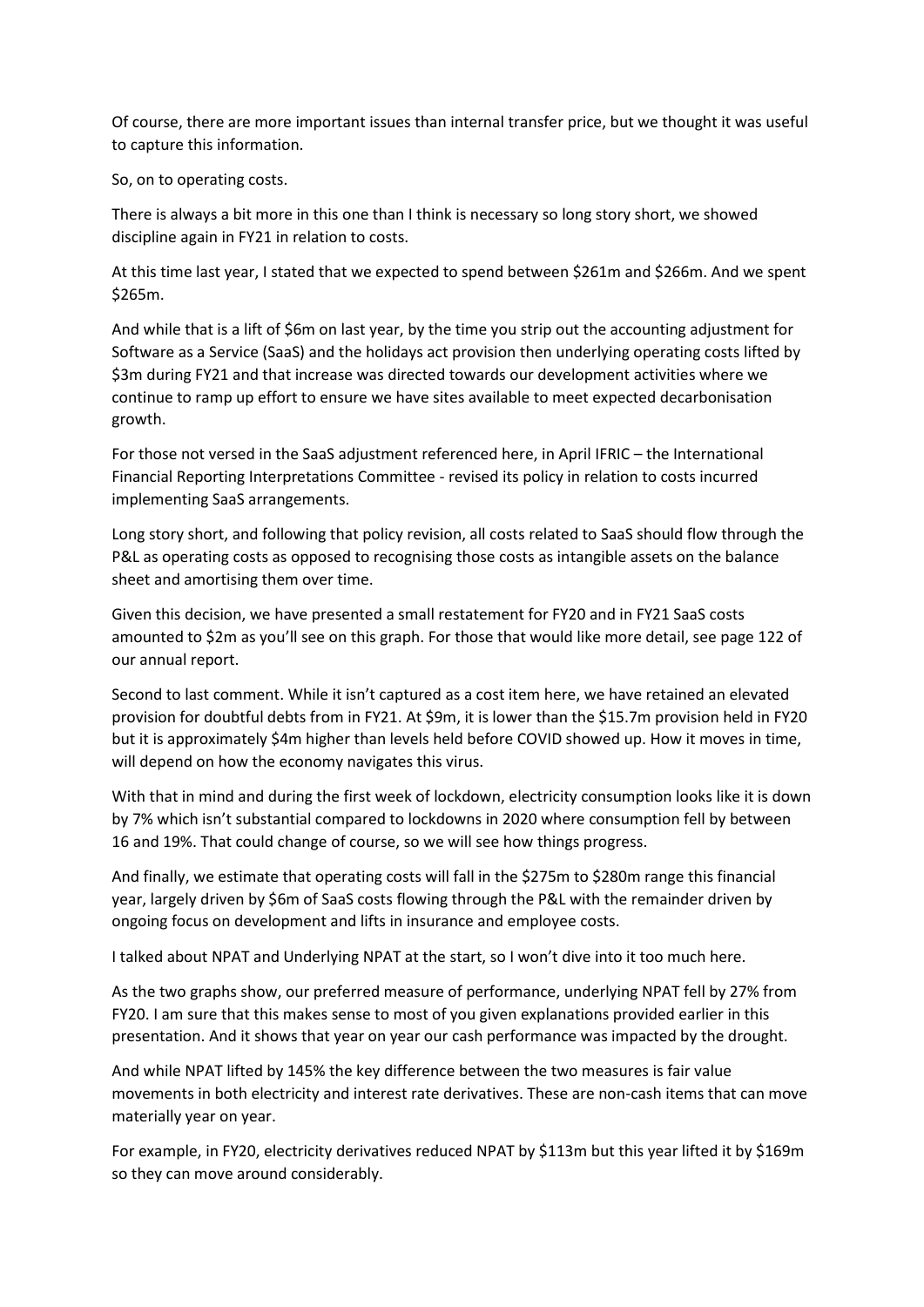My simple message is that FY21 was not the record year that FY20 was.

Other than for that, in Australia we saw a gain from changes to Australian generation asset remediation costs and while it isn't shown here, the value of Mt Millar and Mt Mercer Wind Farms were stable and the GSP asset values lifted by \$55m.

I don't have too much to add to the statements captured on this slide

Stay In Business (SIB) capex remains stable at approx. \$50m but the decision to move forward with Harapaki and the ongoing work to cut over our customer platform to Flux meant that investment capex was \$72m which is well up on prior years - Harapaki consumed \$41m of cash and the cutover to Flux - much of the remainder.

And while I am on the customer platform cutover, the customer team delivered the impressive results while this was in progress and there haven't been any material issues for customers or our business in completing this 3-year project.

We are pretty sure that customers are going to love what they see in the coming months as we finish the migration of C&I customers onto the Flux platform and then start optimising it.

I will leave you with our forecast capex range for FY22 which is \$205m to \$215m, where I expect SIB capex to be similar to FY21, with the residual largely attributed to Harapaki and Australian development activities.

Obviously, we will revisit this when we have determined the outcome of the ownership review.

And our balance sheet remains a straightforward read.

Net debt lifted by 9% over the year to \$1648m and while net debt to EBITDAF lifted from 1.8 to 2.3x, S&P removed the negative outlook from our BBB+ credit rating following completion of the NZAS transaction.

So, I will finish as I started. It has been an interesting and challenging year for investors in Meridian.

Our team is focussed on working through the transition away from aluminium as directly as it is focussed on the economy wide transition away from fossil fuels.

We need to put our best feet forward if we are to make that transition a successful one for both our shareholders and NZ.

Neal, back to you.

**>> NEAL BARCLAY:** Thanks Mike, I think you summed things up quite nicely there. I'll just make a few concluding comments myself.

I think what you see in Meridian is a high performing business with a culture that is values based. And our customers understand that about us.

You can expect us to be very focussed on mitigating the loss of the aluminium smelter, but in doing so, we will not lose sight of the big picture and we will continue to focus on our customers and supporting New Zealand's decarbonisation goals.

What you see in the Electricity Sector is an industry that, whilst not perfect, does deliver world leading outcomes for New Zealanders across the trilemma of reliability, sustainability and cost. Most importantly the market is delivering clear investment signals and the Industry is responding.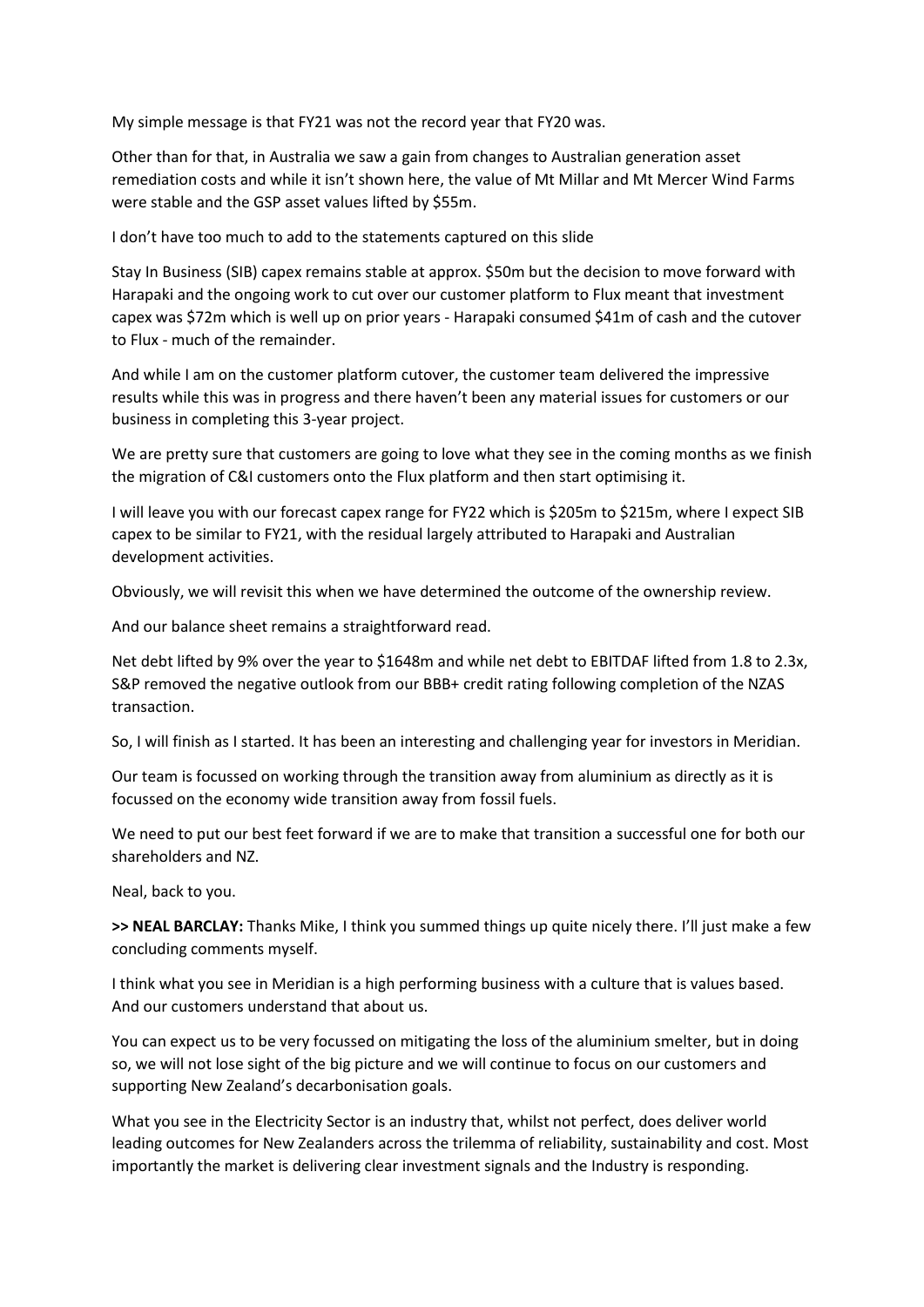I think we'll wrap it up there. And we'll move to questions. Obviously, there's none on the floor today so we'll be going online.

**>>** Thank you very much, Sir. Ladies and gentlemen, we will now begin the question-and-answer session. As a reminder, if you wish to queue for a question, please press 0 followed by 1 on your telephone keypad and wait for your name to be announced. That is 0, followed by 1 on your telephone keypad. Thank you.

Your first question is from Andrew Harvey. Please go ahead. Thank you.

**>> ANDREW HARVEY** Good morning, guys. A couple of questions from me. First of all, just around sort of understanding some of the optics and the increase there, guess from my perspective, I'd expect a little bit of debt coming through from the Flux and some benefit coming through from that. Is that still expected? Or has anything changed there?

**>> NEAL BARCLAY:** Mike, it's talking about the benefits from Project Momentum. Do you want to cover that?

**>> MIKE ROAN:** Andrew, what you've seen is customers servicing costs have held flat. In fact, decreased slightly over time. We'd expect that to continue in the coming years. Where we're really focused on making sure we've got the right cost base is in the development space, which is why I pointed it out as part of the fin year 22 forecast.

**>> ANDREW HARVEY:** And what about down-the-line cost? They'll probably be flat and deliver on the other side?

**>> MIKE ROAN:** Sorry, Andrew, I missed that. I think I got the gist of it, but I missed some of it. I said it last year, at our announcement results as well. That the delivery of that programme is delivering real cost benefit. But what you see is the growth in customers, and that's growth associated with growing that customer base so every time you pick up a customer there are metering and field service costs alongside internal costs.

The Flux platform, what it's allowed the customer team to do is manage and gain efficiencies in our internal cost base, even while we've added a material volume of customers to our business and we expect that to continue over time. So it's well and truly delivered business case benefits and the efficiency outcomes that we expected from it and we're actually pretty proud of the fact that we're holding those customer costs flat to falling slightly while we're growing our customers base as materially as we have.

>> **ANDREW HARVEY:** OK. Second question is (SPEAKS INDISTINCTLY). I'm looking at the slide about CAPEX and: (SPEAKS INDISTINCTLY). Is that the kind of thing for the long-term going forward?

**>> NEAL BARCLAY:** Andrew, I think you're really breaking up, but I think you're talking about stay in business CAPEX. So we might give a bit of flavour on how that looks going forward.

**>> MIKE ROAN:** Andrew, I think if I picked it up, I expect Stay In Business (SIB) to stay reasonably at fin year 21 levels. As you say, I mentioned approximately \$50 million and in the slide, it's got \$45 million and you can see the trajectory over the past few years. I think that's a reasonable frame for Stay In Business CAPEX moving forward. Where I was trying to get people to pay attention is the growth CAPEX as it related to Harapaki and possibly development in Australia if we continue the owners of that business. Does that give you enough?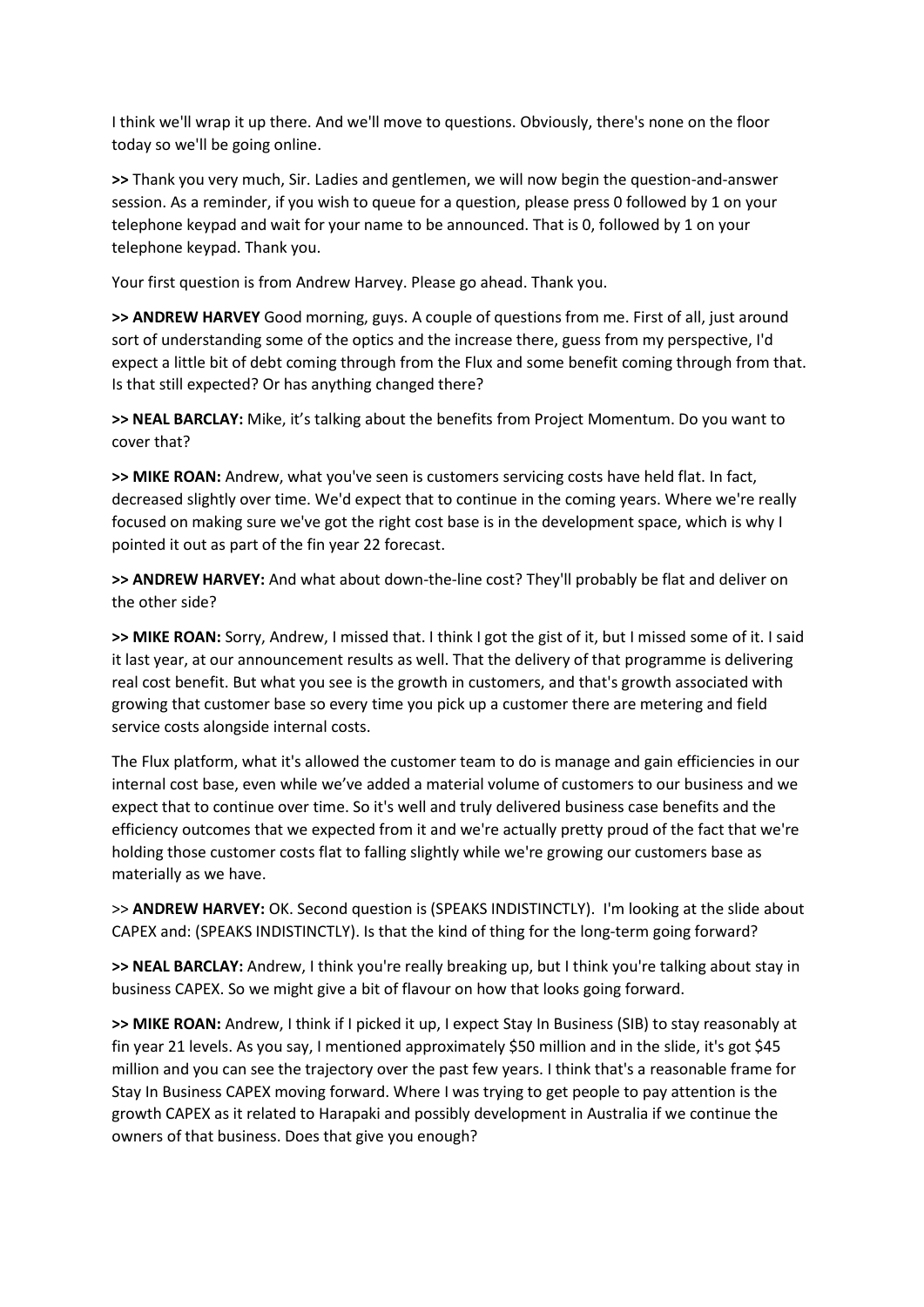**>> ANDREW HARVEY:** Yeah. That's OK. Thanks. The last question may be hard for you to hear again. But just around the Swaption Contract. You talked about the smelter perhaps getting involved. Am I right in saying that's the first time that they have even been talking about (SPEAKS INDISTINCTLY)

**>> NEAL BARCLAY:** I'm sorry, Andrew. I didn't get the gist of that at all. It was something about the smelter. Mike, did you...?

**>> MIKE ROAN:** Andrew, I'll try and paraphrase it. Is you talking about swaption replacement and Neal's comment in replacement to the SDR, the Smelter Demand Response.

**>> ANDREW HARVEY:** Yeah, that's right.

**>> MIKE ROAN:** And I think you were wondering whether we had had any sort of conversation with Rio in relation to demand response following the conversations last year and the answer to that is no, we haven't had any engagement with Rio Tinto on their activities since the conversations we had with them last year. What Neal was referencing is we're looking more wholly at a package of supply and demand options to manage the underlying hydro in-flow risk and we can see, is the smelter demand response component of the Rio agreement in FY23 and 24 could form part of that package. So, it's an existing arrangement we have with them rather than anything new.

**>> NEAL BARCLAY:** I'll add to that. It's an existing arrangement. We can envision better arrangements that would work for both parties. While we haven't had any conversations with them about those since the extended exit deal was put in place, we made it very, very clear to Rio leadership that if they ever wanted to entertain any thought of remaining in this country beyond 2024, they'd have to bring something to the table that made them operate in a far more sympathetic way with the overall industry as opposed to just being a taker of energy.

>> Thank you, Sir. Your next question is from Steven Hudson. Go ahead.

**>> STEVEN HUDSON:** Good morning, guys. You can hear me OK?

**>> NEAL BARCLAY:** Yes.

**>> MIKE ROAN:** Yes, we're good.

**>> STEVEN HUDSON:** OK. I just have four questions. You've had a PPE fair value change. I wondered if you could give us some idea around the assumptions around the volume and pricing post 2024 in the fair value change and PPE.

Secondly, maybe one for Neal. Is the gas fuel swaption option acceptable to you post 2022 and then maybe back to Mike. Could you give us an idea of the book value of the Australian assets under review and then just lastly Harapaki, could you confirm you're fully at risk on your civils and if so, what are you seeing in these early days for civil works?

**>> NEAL BARCLAY:** I'll cover off 2 and 4, Mike and you cover off 1 and 3.

**>> MIKE ROAN:** Yeah. Hey, so Steve you picked up the fair value movement, you know, PPE lifted by a couple of hundred million bucks. So, the assumption that we're using for NZAS is that it is not connected to the system as part of that valuation. That's the simple assumption is there is no consumption from Rio Tinto so therefore no price, no contract.

And, hey, I'll pick up number three while we're on it which I think was book value of the Australian assets which doesn't come out through our accounts. I'll be wrong on it because I've got last year's value in mind, but the book value is about \$470 million net assets.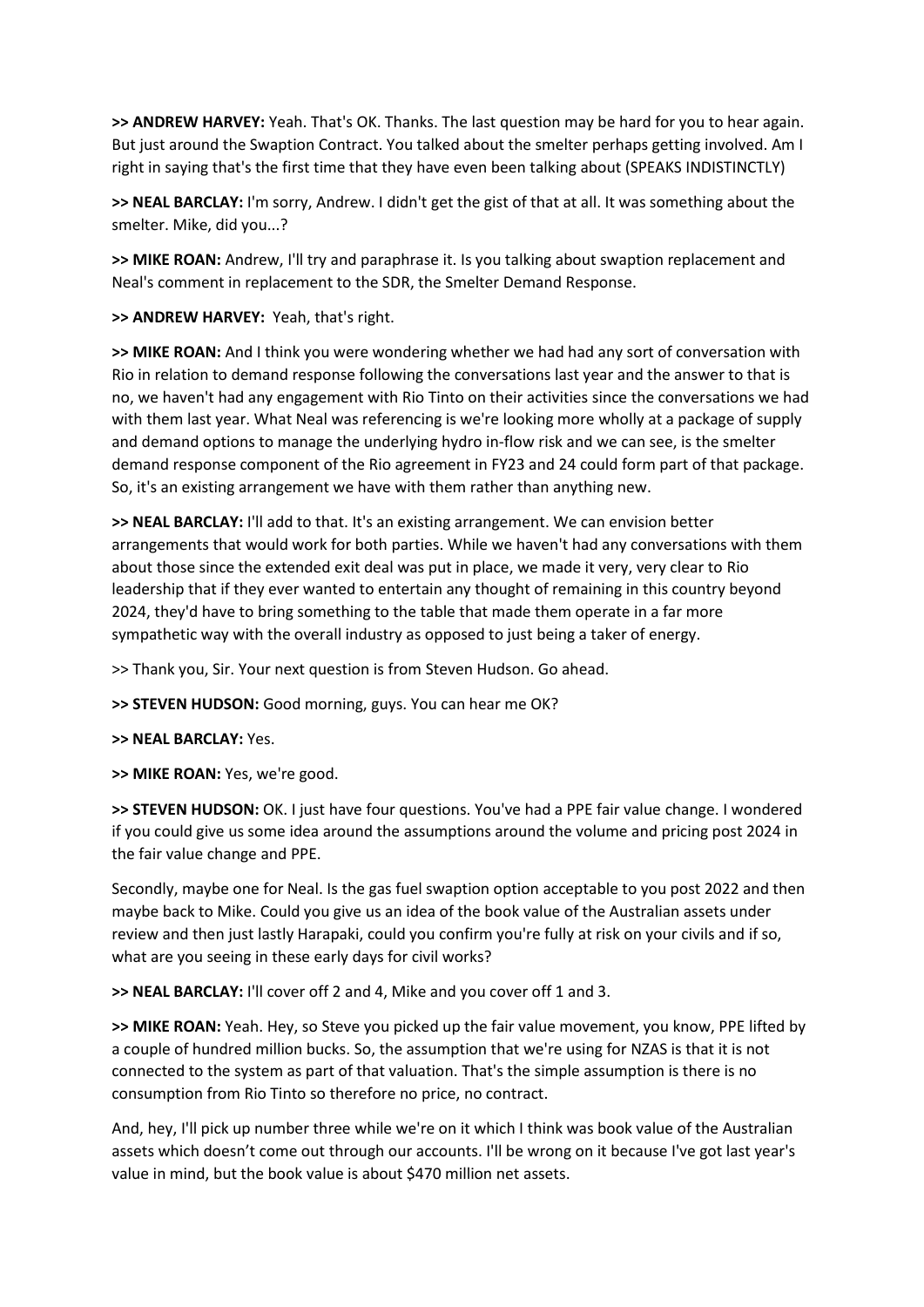**>> NEAL BARCLAY:** Steven, on your second question, would we entertain a gas fuel swaption? Absolutely. We are in conversations with parties around such a sort of transaction. I would say, though, that the economics have got a lot tougher of late and they need some sort of confidence they can get a return on that investment within a relatively short space of time. That's the sort of issue I'm alluding to. We're certainly looking to work with parties, in the industry to support those sorts of investments because we're going to need them, no doubt about it.

Harapaki, yes, we are at risk at civils. So, we manage the project ourselves and the project has gone into abeyance with the lockdown. There will be some cost of that. But because we're in the early stages of gearing up into the project, the costs are not significant. If we go through further COVID delays through the construction period, those costs will build but we have built in a reasonable amount of contingency for that eventuality to the economic projections before we signed up to the deal.

**>> STEVEN HUDSON:** That's really useful. Thanks, guys.

**>> MIKE ROAN:** Thanks, Steve. I just got a text from Andrew who said our call quality isn't the greatest either and he wondered if while the questions are on whether we have both -- whether we both go on mute so we can hear him a bit better. That's a good suggestion.

**>> NEAL BARCLAY:** You go on mute and I'll throw it to you.

>> Thank you, Sir. Your next question is from the Grant Swanepole. Please go ahead. Thank you.

**>>GRANT SWANEPOLE:** Good morning. I hope my voice is not double up. Just from Andrew Harvey Green, the latest CAPEX. Mike said \$50 million. But the presentation said \$55 million to \$60 million. Which is it, Mike?

**>> MIKE ROAN:** Grant, I think if you use \$50mil you'll be fine. The forecast we've got for FY22 is captured in the business CAPEX of \$55 million to \$60 million. We've tended to find our forecasts have exceeded actual capacity to deliver stay in business CAPEX so the number you're seeing, the actual numbers in the preso, tend to be a reasonable forecast for you.

**>>GRANT SWANEPOLE:** Thanks. Next, data opportunities, exclusivity, have we bought land yet? And when does that exclusivity fall away if he doesn't buy soon?

**>> NEAL BARCLAY:** Sorry, Grant. Which opportunity are you referring to?

**>>GRANT SWANEPOLE:** The data centre.

**>> NEAL BARCLAY:** The Datagrid. I understand they've got conditional offers in on a range of properties, but they haven't gone in conditional yet.

**>>GRANT SWANEPOLE:** Does exclusivity expire if he doesn't?

**>> NEAL BARCLAY:** Yes. Our exclusivity expired about - well, up on the original terms about a month ago. We pushed it out based on the progress that we saw Datagrid making. So we gave them another couple of months to land something, Grant.

**>>GRANT SWANEPOLE:** Thanks. Final question. The 171GWh contracts with a 250 target - does that seem a bit like it lacks opportunistic intent?

**>> NEAL BARCLAY:** You're talking about the process heat electrification target? Look, we've already MoUs with companies who are actively moving to electrify their fossil fuel use. We've got a couple of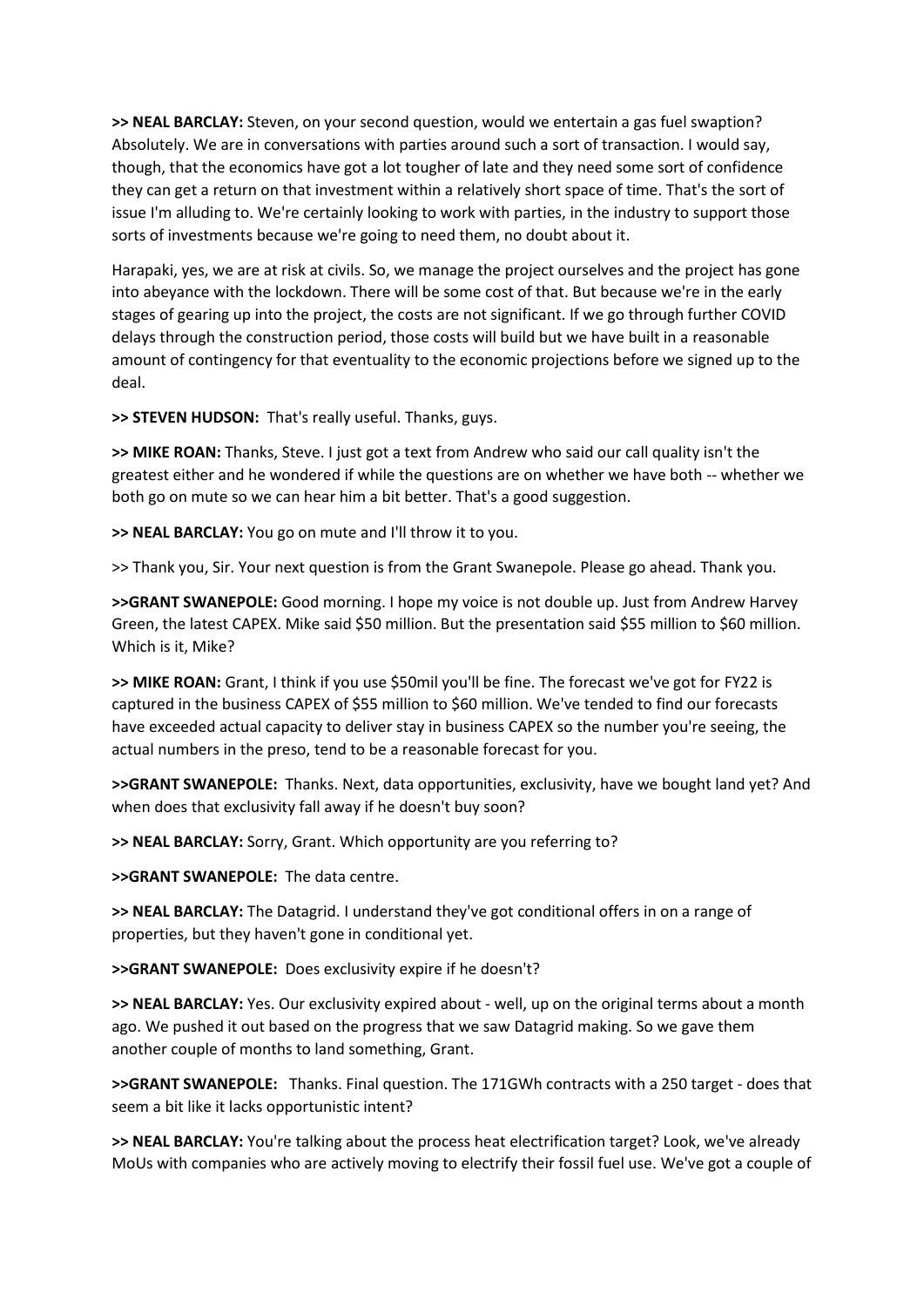MoUs that I hope to have floating around on my desk in the next day or two, so we'll push 250 to 300 as we sit here today. We've actually increased that target internally.

We think there's the opportunity to go for about 600 and if we can get support from government, particularly around the transmission and distribution cost which is the main hurdle getting economics over the line, then I think that sort of level of growth is achievable and will obviously be a great outcome for the country in terms of reduction of emissions.

## **>>GRANT SWANEPOLE:** That's great news. Thanks.

>> Thank you very much, Sir. Your next question is from the line of Jeremy Kincaid. Please go ahead.

**>> JEREMY KINCAID:** Hi, team. Hopefully this is clear. First question around buildable options by 2024, can you give some colour on what they are and the potential size.

**>> NEAL BARCLAY:** I mean we're still fine tuning the portfolio, but there will be certainly one wind farm in there and we'll be pushing through to consent on one of our wind farm opportunities in the not too distant future.

We've got a couple of really promising solar sites coming up that we think we should be able to get to a consensus stage in the not too distant future and we've also got the battery in play and we've got a conditional offering on a parcel of land on that at the moment.

And we think that the progress we've made on the design, we can probably get that deployed some time late last year or early the following year. But I'd say it will be a portfolio of probably battery, solar opportunity and at least one wind farm, possibly two

**>> JEREMY KINCAID:** And the potential size of the solar and the wind farm?

**>> NEAL BARCLAY:** The next best option for us is our Mount Monroe option which is in the Wairarapa. I think it's circa 50 megawatts. Is that right, Mike?

## **>> MIKE ROAN:** Yeah.

**>> NEAL BARCLAY:** Yeah. So, we'll look at big options as well but we think medium-size chunks are ones that are easy to deploy and we can do them more rapidly, more flexibly and the economics are looking pretty compelling for them.

**>> JEREMY KINCAID:** Cool. Second question. Just on the process heat MoUs. You've made good progress there, but I suppose you're looking to greater than 250 gigawatt hours over the next three years. That seems a bit conservative. Can you talk to that? Relative to the things you've had?

**>> NEAL BARCLAY:** Yeah, yeah, as I was just saying to Graham, we've internally lifted our sights to 600 gigawatt hours. The opportunity is greater than that, but you know some of those parties are competing... we're competing with biomass as well.

One of the exciting things with this opportunity is, we're starting to work through options to enable these customers to provide demand response back into the system, so that they can for keep some element of their existing infrastructure in place and can either run it on biofuel or coal if need be. You're making a step by moving the bulk of their usage off those fuel types onto electric in the first place. We think we can do it in a way that provides quite a lot of flexibility back into the system. But you're right. 250 is soft and we're revising our internal view as to what's possible.